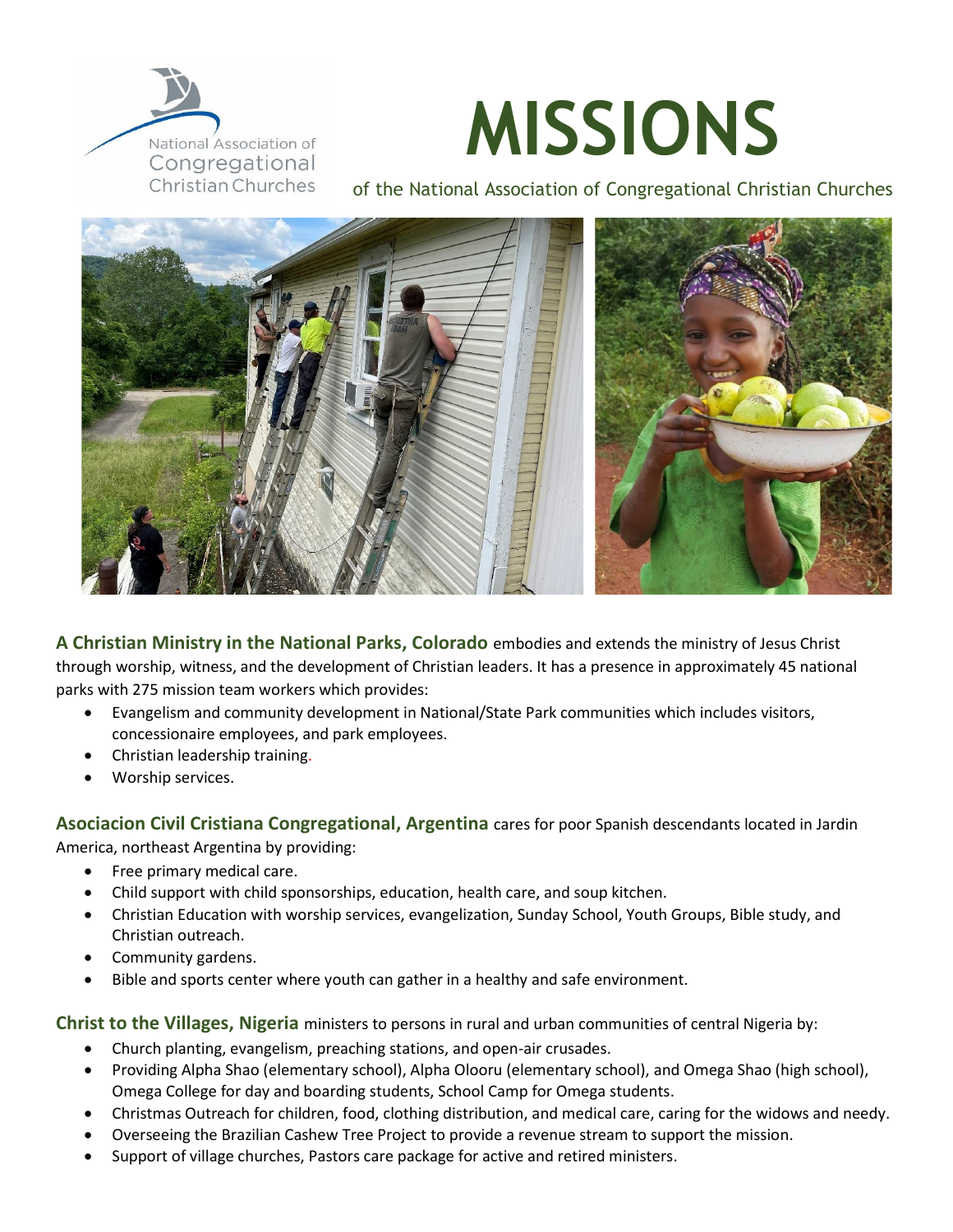## **Congregational Church of Myanmar, Myanmar** provides:

- Home cell church planting, church support, and evangelism.
- Grace Children's Home in Yangon where children attend government schools, but the Program Provider provides food, clothing, welfare, and care, child sponsorships, and food and clothing distribution.
- Grace Children's Ministry providing free education and care for needy and orphaned children, gospel outreach programs, Sunday School, gospel crusades, and summer gospel activities.
- Housing and pastor family support for Okkan Mission, Thaukyat Taw, and the Yangon CCM Mission. Eventual funding for multi-purpose mission house.
- Discipleship programs structured to grow church membership by discipling new converts and new members by holding 1-2 annual seminars lasting 3-4 full days.

**ECHO, Florida** is a nonprofit, interdenominational Christian organization, dedicated to fighting world hunger through innovative options. They work to identify, validate, document, and disseminate best practices in sustainable agriculture and appropriate technology. They provide training to development workers in more than 190 countries. Key programs are:

- Keyhole Gardens which equip a family to grow nutritious vegetables all year long. These space saving gardens conserve water and thrive in times of drought. They help missionaries and development workers find practical solutions for the communities they serve.
- Training villages in agricultural techniques and offering Biblical lessons to families in remote areas.
- Seed Bank which assembles and distributes seeds packets to missionaries, development workers, and smallscale farmers around the world.
- Appropriate technologies which trains and helps poor families to access clean water, process food crops, prepare meals, and build adequate homes.

**Fishers of Men, Mexico** brings the good news of Jesus Christ and supports financially and socially disadvantaged citizens of Mexico by providing:

- Evangelistic Medical Mission Crusades with free short term medical and dental clinics in remote and povertystricken regions of Mexico. Individuals who come for treatment have a one-on-one conversation with a crusade volunteer who shares the message of Christ and offers them the opportunity to accept Jesus Christ as their Lord and Savior. Each crusade takes place in a community that has an active missionary or congregation to ensure effective follow-up and discipleship.
- Refuge Ranch, an adoptive home for abandoned children located in Central Mexico. Children in need of a forever family find the love, nurture, freedom, and structure necessary to become all that God wants them to be. Homeschooling provides the framework for restorative healing from the trauma experienced in their young lives.

**Happy Life Children's Home, Kenya** is a three-fold ministry which provides the abandoned children of Kenya with a home and a hope for adoption, provides the children with quality education, medical care, and a trade to prepare them for future employment by providing:

- Christian care for physical, social, and emotional needs of the abandoned children of Kenya in a safe family atmosphere which includes the hope for adoption of each child by a Christian family.
- Child support which includes child sponsorships, education, health care, and food.
- Housing at Roysambu Home, a ¼ acre property with a four-story home which includes shelter for children both infants and toddlers, offices, and volunteers.
- Medical care provided by Jesse Kay Hospital and satellite clinics which includes serving the children at Happy Life and extends subsidized pediatric and adult care services to the community children around Roysambu and Nairobi.
- Evangelistic outreach and community care at Juja Farm Center, home to over 90 school-going children starting at three years of age. Each of the eight complete 3-bedroom houses shelters a mother and several children.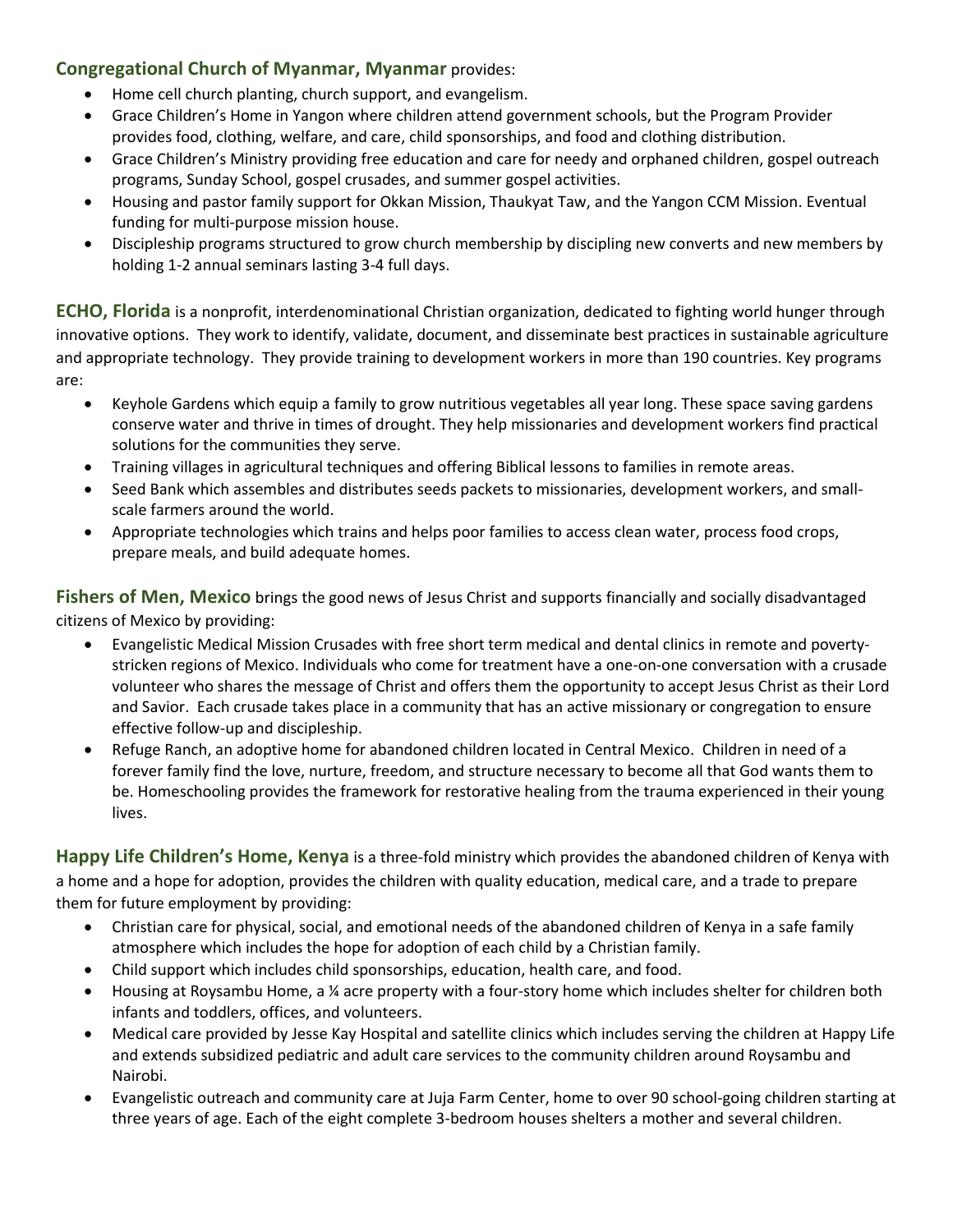• Education at Happy Life Christian School enables Happy Life to strengthen the Juja Farm community by teaching children from a Christ centered perspective while using the Kenyan Education System. Levels include play group, pre-primary, full elementary school, secondary school, and vocational training.

## **Hosanna Industries, Pennsylvania** provides:

- The Trade Skill Training Program, including the Worker Apprenticeship Program, which helps students to discover, attain, and maintain technical, relational, intellectual, and ministerial skills necessary to advance them into the world of ministry.
- New Construction which includes "Blitz Builds" where staff and volunteers construct in entirety a new house for a needy household, typically in a four-day period.
- Rehabilitation projects for existing homes such as roof repair, siding repair, window replacement, and handicapped accessibility features.
- Disaster Relief Hosanna Industries travels to areas of disaster to build and repair homes damaged by tornadoes, hurricanes, flooding, or other catastrophic events to bring hope and restoration to hurting individuals and communities.
- Faith driven volunteers in a variety of mission opportunities consistent with Hosanna Industries' programs including our New Construction and Home Rehabilitation programs, Disaster Relief projects, fund-raising initiatives, the Hosanna Harvest Garden and canned-goods program, and the mission's facility upkeep programs.
- Programs that nourish creative and spiritual development for God's needy children including Acorn Club/Discovery Club for children and youth, Open Studio programs, the Thoughtful Spot weekly program and Art class offerings.
- Appropriate facilities for the implementation of the above missional objectives including the Hosanna Rochester Campus dedicated to charitable construction program support, volunteer lodging and feeding, volunteer trade skill training, charitable building material warehousing, mission worker housing, and service fleet garaging. The Hosanna Gibsonia campus is dedicated to creative development and spiritual nuture.

**Love Worth Sharing International, Haiti** is dedicated to helping meet the needs of the people especially the children of Haiti mainly in the suburbs of Port-au-Prince and a village 70 miles south of Jacmel, called Maniche by:

- Providing financial assistance in the form of tuition, uniforms, and books to children who have no means of support to go to school.
- Supporting Saturday feeding programs in conjunction with weekly Bible Camps in three locations.
- Providing medical care and health care awareness programs which includes weekly clinics, free medication, and other health care supplies.
- Providing a Child Rescue and Restoration Program for children rescued from living on the streets. The children are provided with housing, counseling, and personal hygiene items.
- Church planting, evangelism, and outreach which includes preaching revival, handing out scripture booklets, and witnessing.
- Offering Christmas Outreach events which include parties and small gifts for the children.
- Providing relief supplies during times of need/natural disaster which includes clothing and shoes, scripture booklets, Bibles, musical instruments, school supplies, and personal hygiene items.
- Providing a 2-month long summer camp at all three locations which includes cooking classes, musical instruction, arts and crafts, soccer camp, and a feeding program.

**Mission School of Hope, Cameroon** ministers to the underprivileged and the marginalized people through demonstration of the gospel of Jesus Christ by providing:

- Education at Mission School of Hope Campus 1, Mission School of Hope (Owens Family Campus) Campus.
- Education and outreach for village children, stressing the importance of education to parents.
- Medical care at Nile and Edna Memorial Clinic and Maternity.
- School lunch and school supplies for up to 1,000 children.
- Teacher training and teacher retreats.